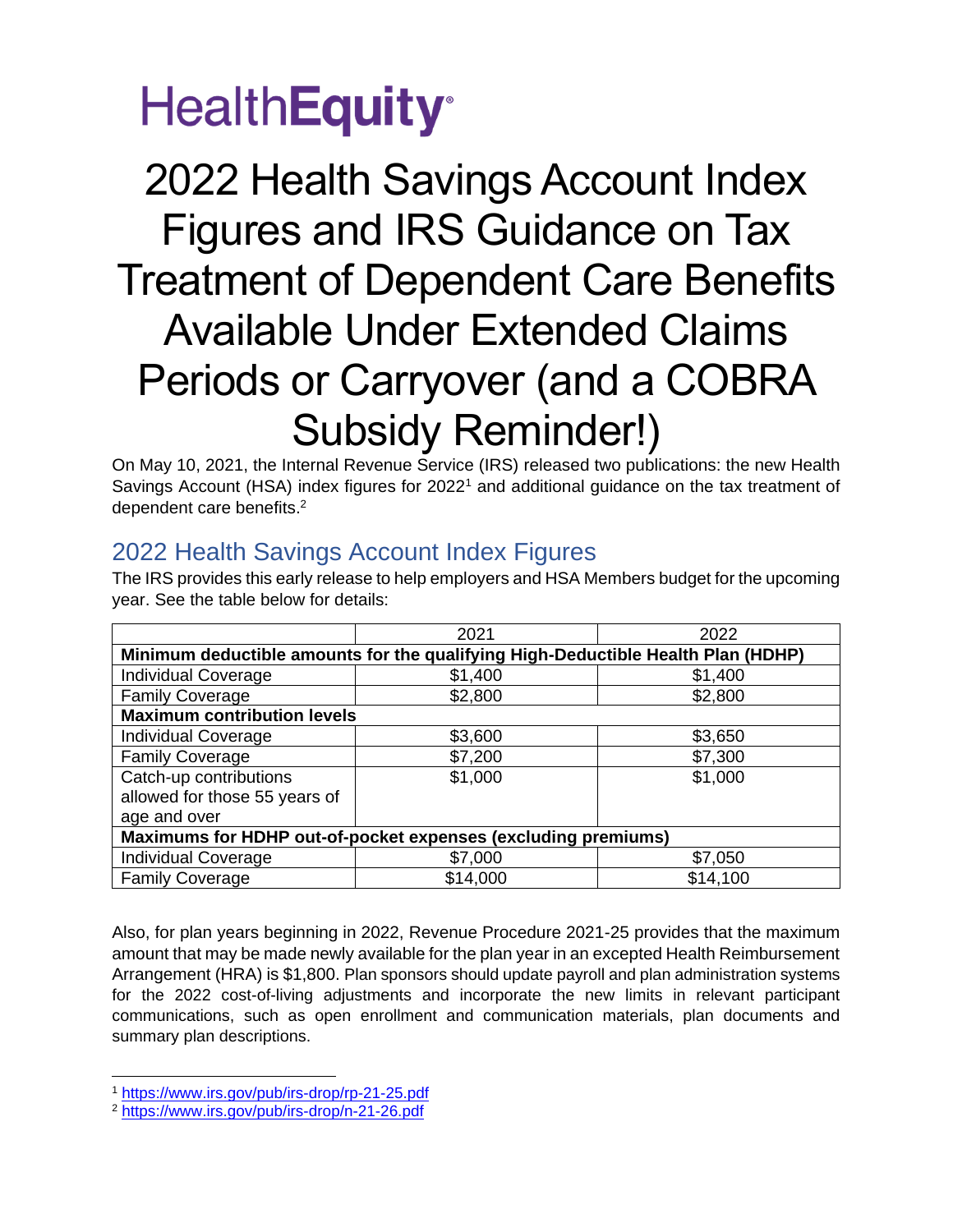# **HealthEquity®**

### Tax Treatment of Extended Claims Period or Carried-over Dependent Care Benefits

Also, on May 10, the IRS provided welcome guidance with respect to the federal tax implications of Dependent Care Flexible Spending Account (DCFSA benefits that continue to be available during tax years ending in 2021 or 2022 by virtue of extended claims periods or carryover.

As previously reported<sup>3</sup>, the American Rescue Plan Act of 2021 (ARPA) – among other things – introduced an optional provision allowing for the maximum permissible amount a taxpayer may exclude from gross income to \$10,500 (or \$5,250 for married taxpayers filing separately) for the 2021 taxable year only.

This optional increase, however, raised questions with respect to its interaction with previous relief under the Consolidated Appropriations Act, 2021, which introduced carryovers of unused benefits or extensions of claims periods.

By way of background, plan sponsors are permitted (but are not required to) amend their DCFSAs to carryover unused DCFA funds remaining at the end of a plan year into the subsequent plan year (i.e., from 2020 to 2021, and from 2021 to 2022), or to extend the clams period for 2020 or 2021 for 12 months. With the permitted increase of the total amount available during the 2021 calendar year to \$10,500, it would be conceivable for an employee to have \$15,500 of pre-tax funds available for the reimbursement of eligible dependent care expenses (that is, up to \$5,000 of unused funds remaining at the end of 2020 carried over into 2021, then up to an additional \$10,500 for 2021).

The IRS confirmed in Notice 2021-26 that amounts available pursuant to a carryover or under an extended claims period that would have been excluded from an employee's income if they had been used during the original year (2020 or 2021) will remain nontaxable if they are used for eligible dependent care expenses during the subsequent taxable year.

#### Tax Treatment of DCAP Benefits Under Extended Clams Periods or Carryovers in Non-Calendar Plan Years

Fortunately, Notice 2021-26 also explains ARPA's temporary increase in the maximum DCFSA exclusion with respect to non-calendar pan years. Again, this temporary increase applies to an individual's taxable year; this is generally the calendar year and **not** the DCFSA's plan year. Therefore, the maximum excludable amount for DCFSAs will revert to \$5,000 in 2022.

In this case, how would a non-calendar year DCFSA (e.g., July 1, 2021 – June 30, 2022) be impacted?

Notice 2021-26 clarifies that DCFSA benefits from one taxable year that are used to reimburse expenses incurred during the next taxable year portion of a non-calendar plan year (that is, expenses incurred in the 2022 *taxable* year portion of the non-calendar plan year beginning in

3

[https://www.healthequity.com/doclib/compliance/Compliance\\_Alert\\_American\\_Rescue\\_Plan\\_Act\\_COBR](https://www.healthequity.com/doclib/compliance/Compliance_Alert_American_Rescue_Plan_Act_COBRA_Subsidy_Final_3.12.2021.pdf) [A\\_Subsidy\\_Final\\_3.12.2021.pdf](https://www.healthequity.com/doclib/compliance/Compliance_Alert_American_Rescue_Plan_Act_COBRA_Subsidy_Final_3.12.2021.pdf)